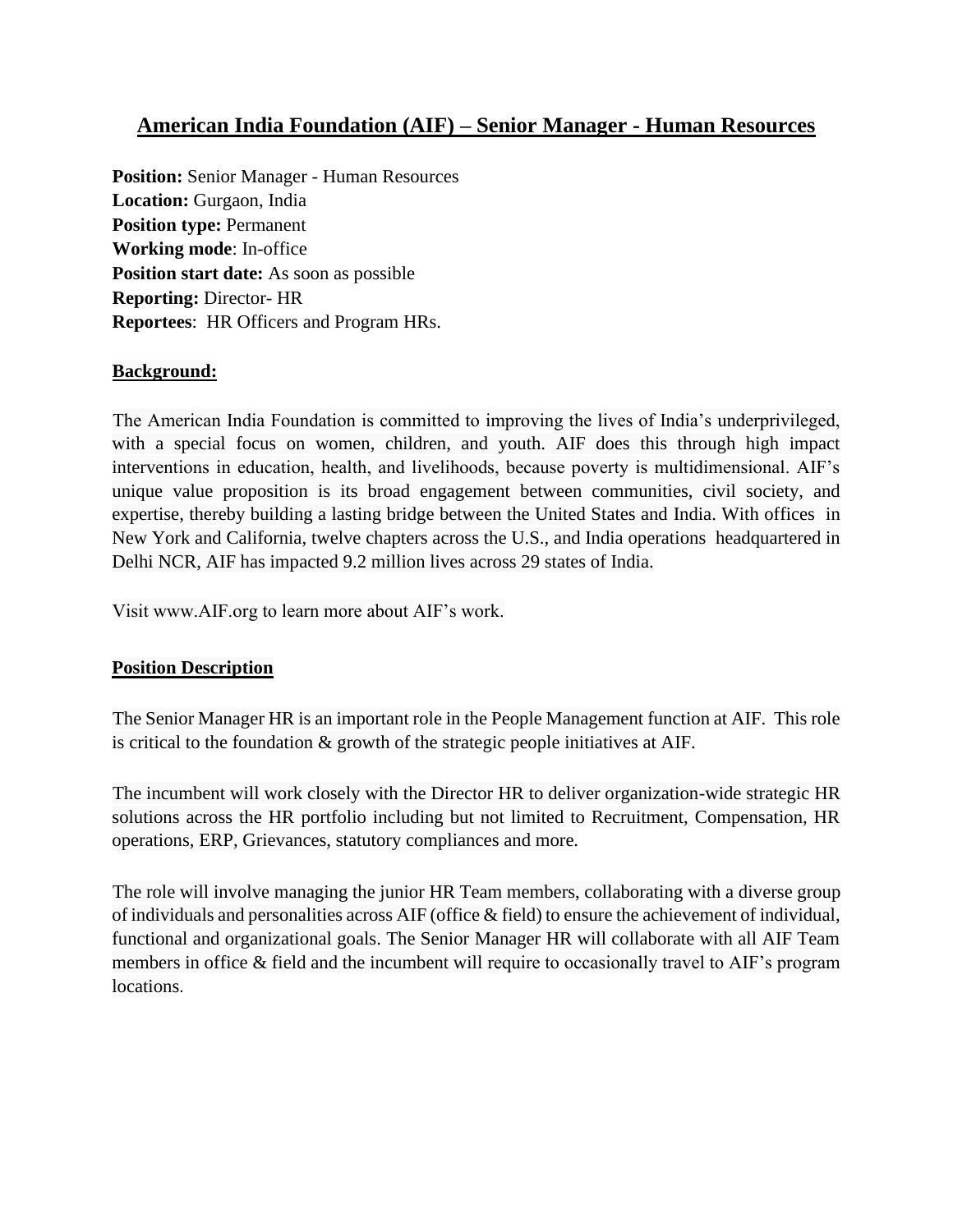## **Key Responsibilities:**

The Senior Manager HR will primarily be responsible for 2 key HR functions, namely Talent Acquisition and Talent management, for AIF by working closely with the HR Officers and Program HR persons. Details of the key responsibilities within each of these are below:

## 1. **Talent Acquisition:**

Manage all staff recruitment related activities and goals for AIF such as:

- Closure of open vacancies as per agreed timelines with respective hiring managers across programs & functions.
	- o Manage high quality recruitment activities, including but not limited to, attractive Job description, effective job promotion, applicant sourcing, candidate evaluation & selection, offers & onboarding.
		- a. **Candidature Sourcing**  identify new, creative sources and leveraging existing sources for higher  $&$  better applications.
		- b. **Selection process**  manage successful selection of the right hires for organizational growth, enhance & standardize selection processes for hiring effectiveness. Support and advise hiring managers for impactful talent acquisition.
		- c. **Candidate pool** design & build a competitive talent pool of prospective recruits.
		- d. Manage Offers and negotiations for quick closures and high offer acceptance rates.
- Communication timely, clear and high-quality communication with all internal  $&$  external stakeholders.
- Design & manage Internship program & campus drives as per the organizational needs.
- Manage Linkedin for effective sourcing and branding.

### 2. **Talent Management:**

- Manage all people operations across the employee life cycle from pre-joining to postseparation.
- Manage  $&$  support compensation initiatives  $&$  payroll activities.
- Design & execute retention strategy for key team members, including internal placements of high performing outgoing members, before their exit.
- New Hires Orientation: Design, organize and anchor the New Hire Orientation program to enable easy settling-in and culturalization of new joinees. Collaborate with Program HRs to build a holistic and excellent onboarding experience.
- Support in design & lead the compliance of all HR policies. Conduct policy orientations.
- Manage communication & compliance towards ASH, Child Protection and similar.
- Manage execution of all contracts, offers, letters, certifications for all team members, HR service providers/vendors / partners, as per organizational SOPs & budgets.
- Design & deploy solutions for retention of key staff. Analyze and infer insights & trends from employee attrition feedback & patterns.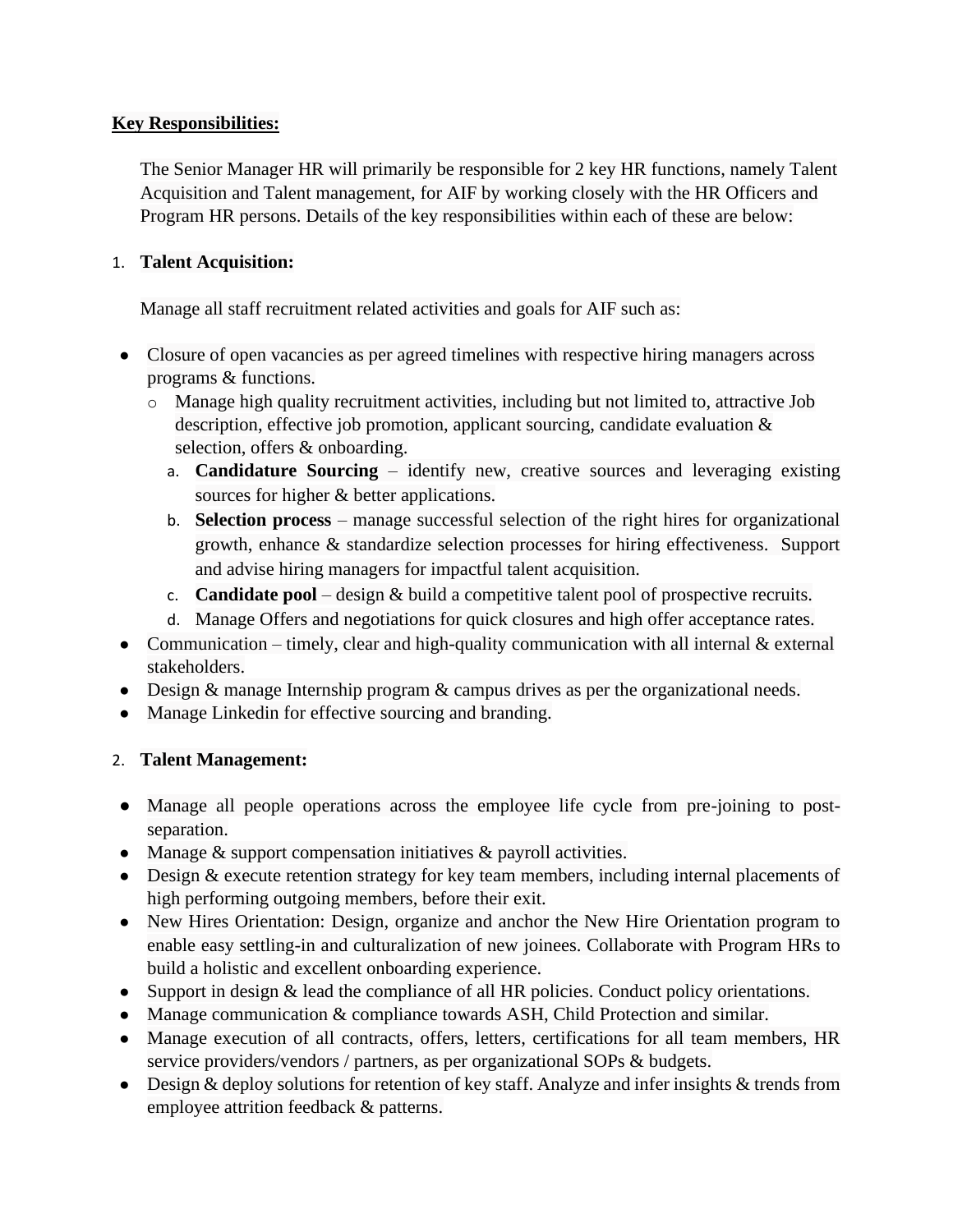- Custodian of staff grievances policy compliance identify and address staff grievances.
- Work with cross-functional teams to identify HR needs in projects/programs while balancing the overall purpose and requirements of the talent strategy.
- Develop and execute various surveys (pulse, mood, satisfaction, culture & more...) and metrics that will enable the organization to track employee engagement both organizationwide and at program / function level. Manage effective analysis, reporting  $\&$  action as per the results of the survey.
- Support in creating a stimulating work environment through robust engagement activities.
- Support in achievement of Industry reputed employer branding certifications such as GPTW.
- Create and execute robust and effective communication relating to talent management and talent acquisition.

### **3. HR process excellence:**

Custodian of internal process compliance & excellence across Talent acquisition & Talent management.

- Proactively design and execute internal SOPs and TATs.
- Promote HRIS' adoption across functions & programs for effective HR service delivery. Design & execute training as well as troubleshooting for seamless and 100% utilization of HRIS across all HR services.
- Enhance & support data -driven HR management & reporting. Maintain & share easy, comprehensive and updated reports towards all stages of all vacancies and applications.

### **4. Other HR Support:**

- Assist HR Director in creating & executing a competitive and sustainable Talent strategy.
- Support in HR's financial planning  $&$  management, goal setting  $&$  reporting.
- Manage & collaborate with vendors design, deploy, and evaluate effective and efficient talent solutions towards Talent Acquisition (Recruitment) and Talent management (HR operations & beyond).
- Collaborate with various geographies to introduce consistency in HR practices and culture.
- Extend any other HR support as per organizational needs.

### **Education**

● Master's degree in Human Resource Management, Organizational Design, Educational or Organizational Psychology, Business Administration (MBA) with a specialization in HR, or similar relevant degree.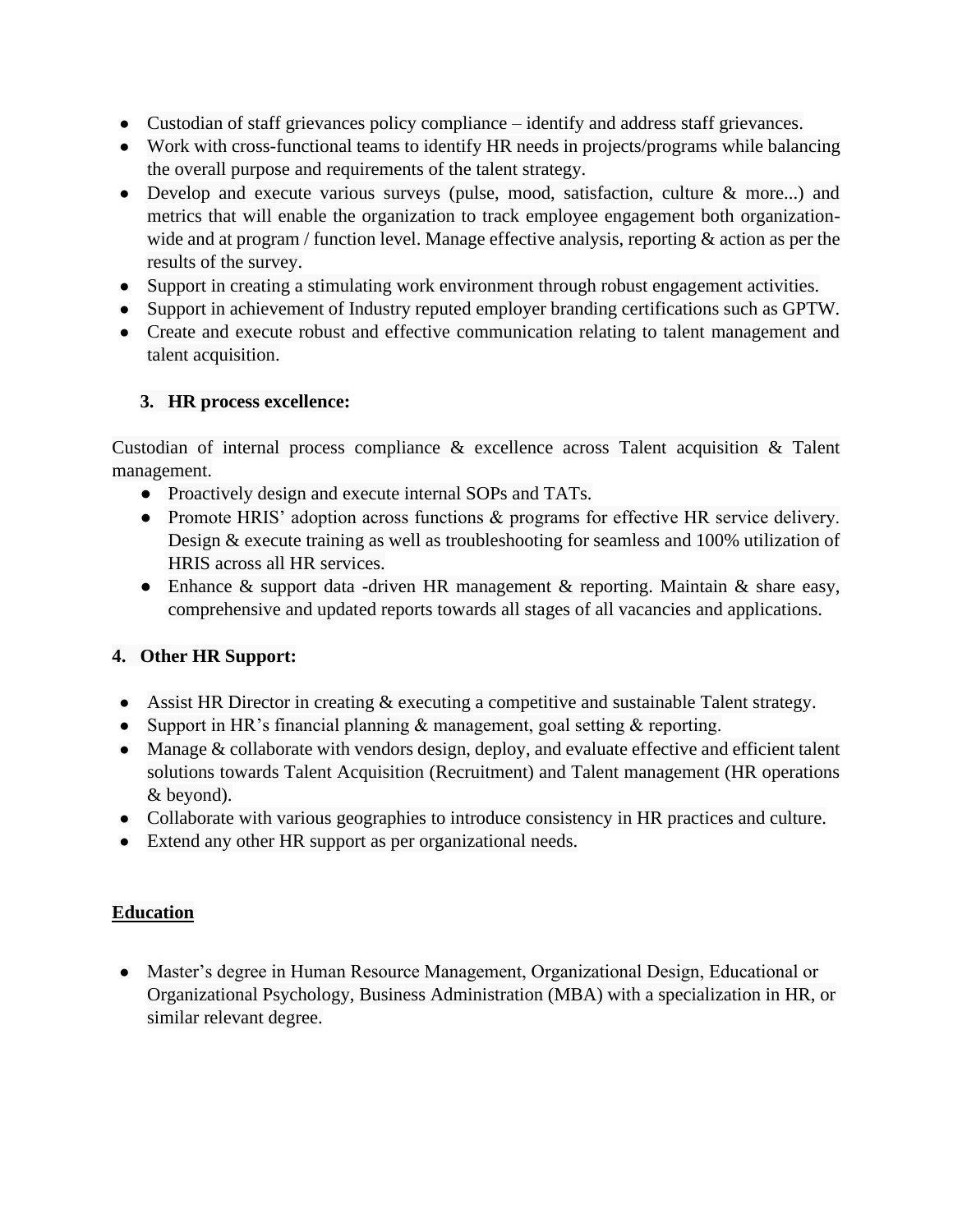## **Professional experience**

- Must have a minimum 8 years of relevant HR experience.
- Demonstrable experience of minimum 5 years of handling all facets of the Employee Life Cycle.
- Minimum 5 years' experience of managing teams in medium or large-scale organizations.
- International exposure.
- Strong experience of collaborating with leaders and colleagues to drive results.
- Experience implementing diverse and high impact HR initiatives to support organizational objectives.
- Demonstrated successful experience working with detailed information and numerical data and presenting it in a way that is easily understood by people at different levels in the organization.
- Experience with event management.

### **Other competencies:**

- Excellent influencing skills.
- Excellent written and spoken English communication skills with proven ability to present to large audiences.
- Strong listening skills.
- Attention to details.
- Creative thinking.

## **Person Specifications:**

- Must have a good understanding and working knowledge of Total Reward systems, Statutory requirements, Compensation best practices, Market benchmarking, Recognition frameworks, Employee Engagement systems, Survey tools and methodologies, Engagement best practices, problem solving techniques, team building techniques, HR Management, HR Audit mechanisms, Dashboards and Statutory Frameworks.
- **Demonstrated success in designing and executing customized, effective & sustainable HR programs in the development sector, especially in fast growing, geographically distributed and small organizations.**
- **Demonstrated success in Recruitments for niche roles, preference for experience of recruitments in the development sector.**
- Demonstrated success in implementing innovative engagement and training techniques, in multiple areas including managerial and leadership development areas.
- Experience in conducting organizational, program level, and individual needs analysis to identify learning and development needs; experience in running targeted development programs.
- Good knowledge of the training/learning related offerings available in the market, including relevant training organizations and service providers;